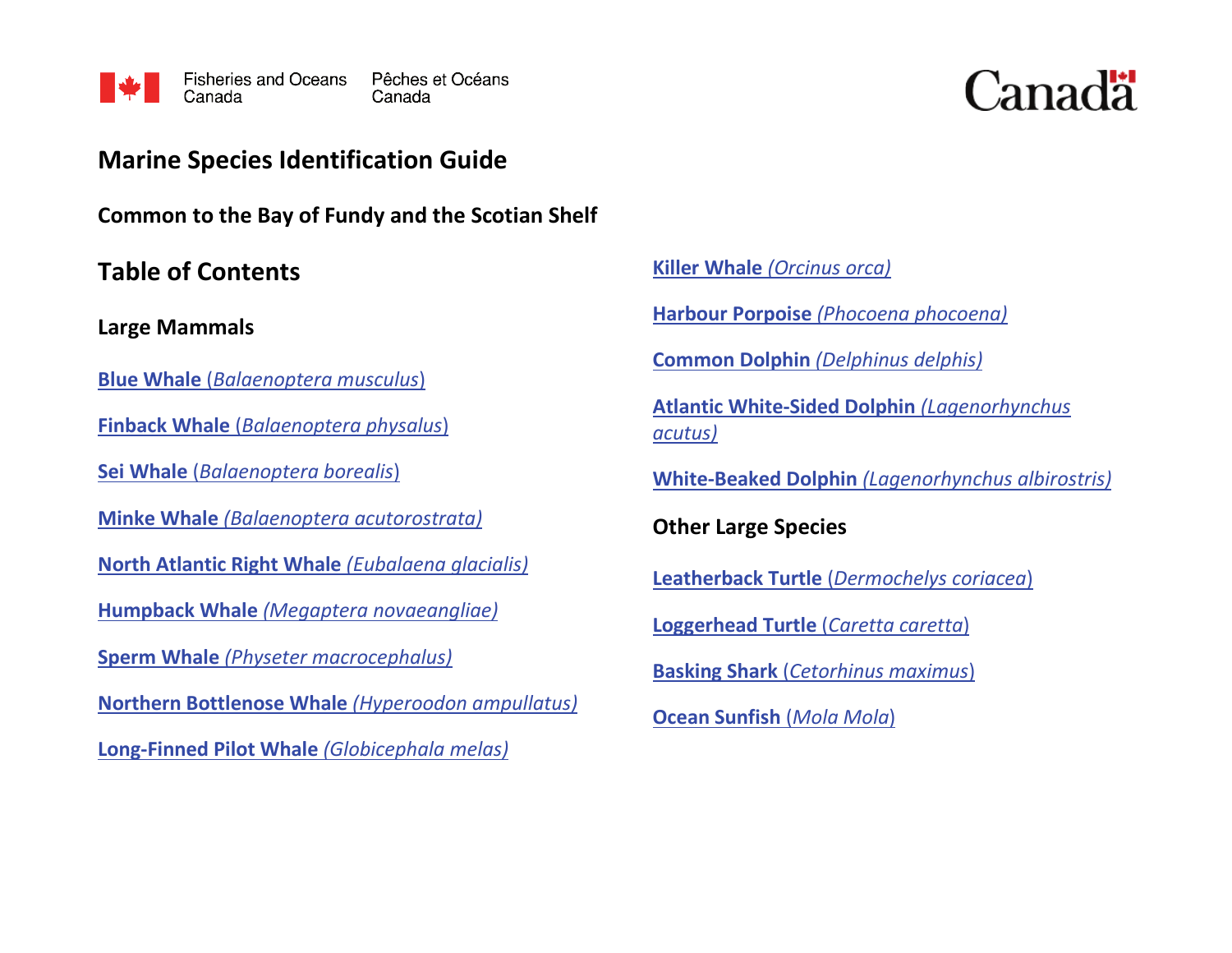



#### **Large Mammals**

<span id="page-1-0"></span>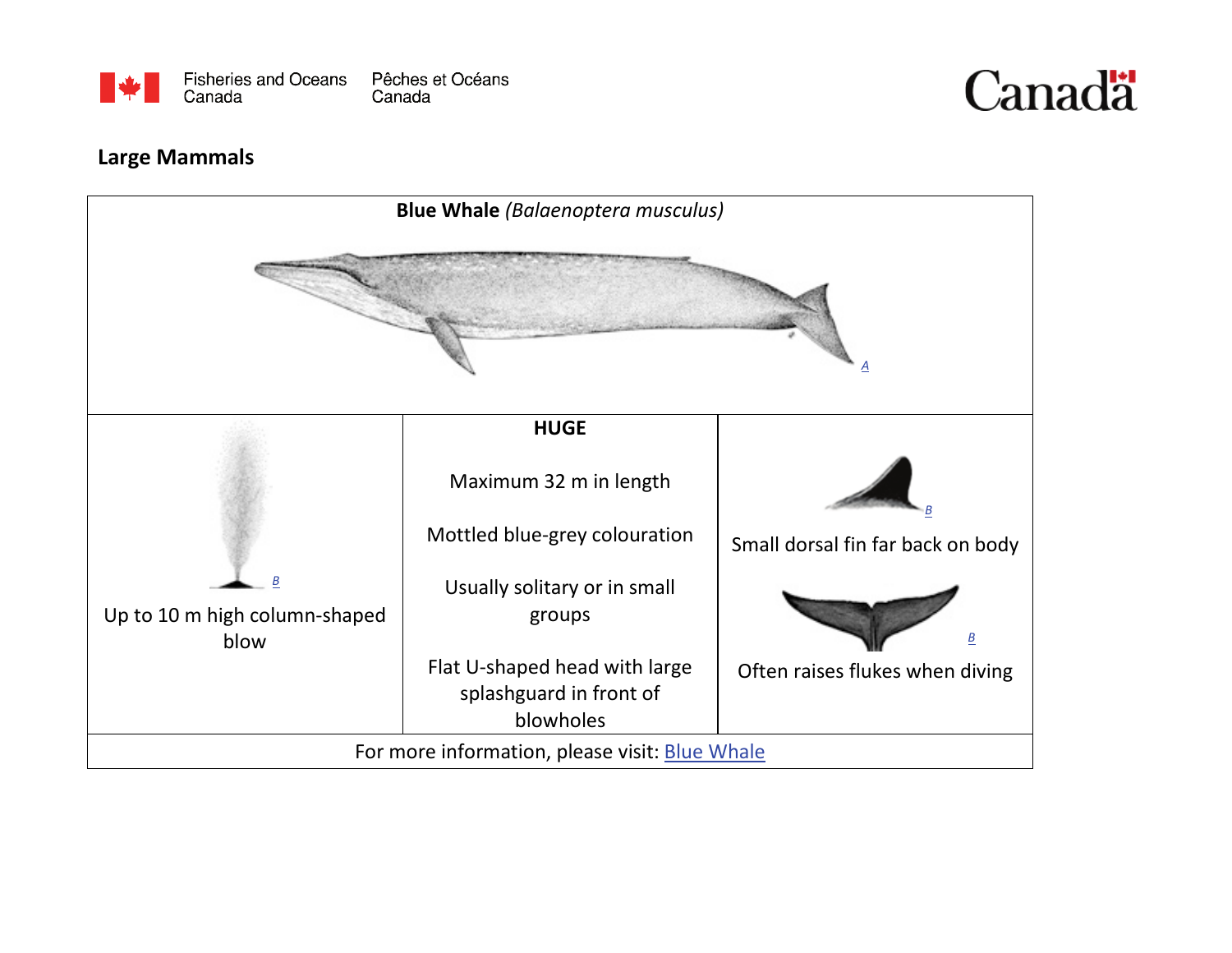<span id="page-2-0"></span>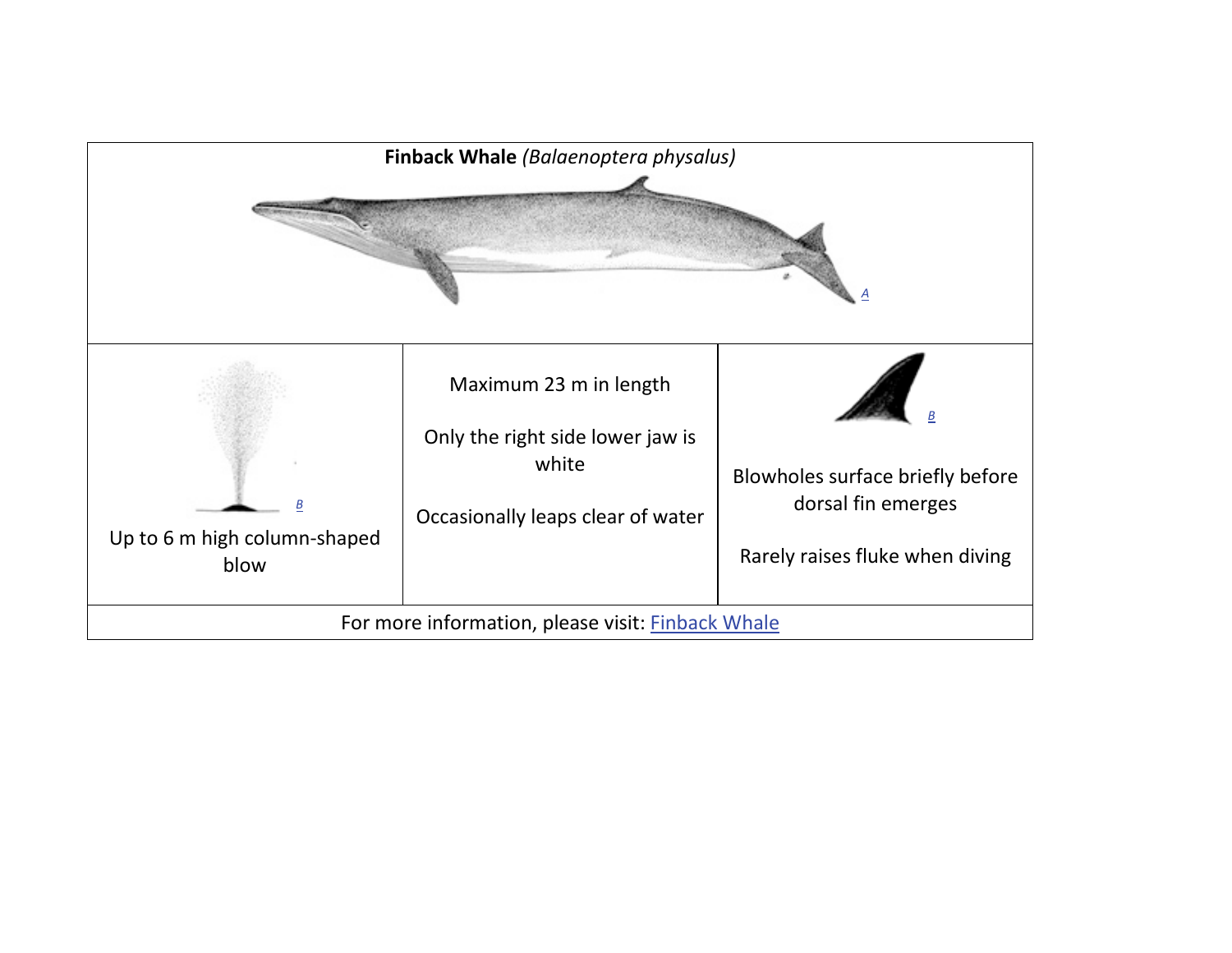<span id="page-3-0"></span>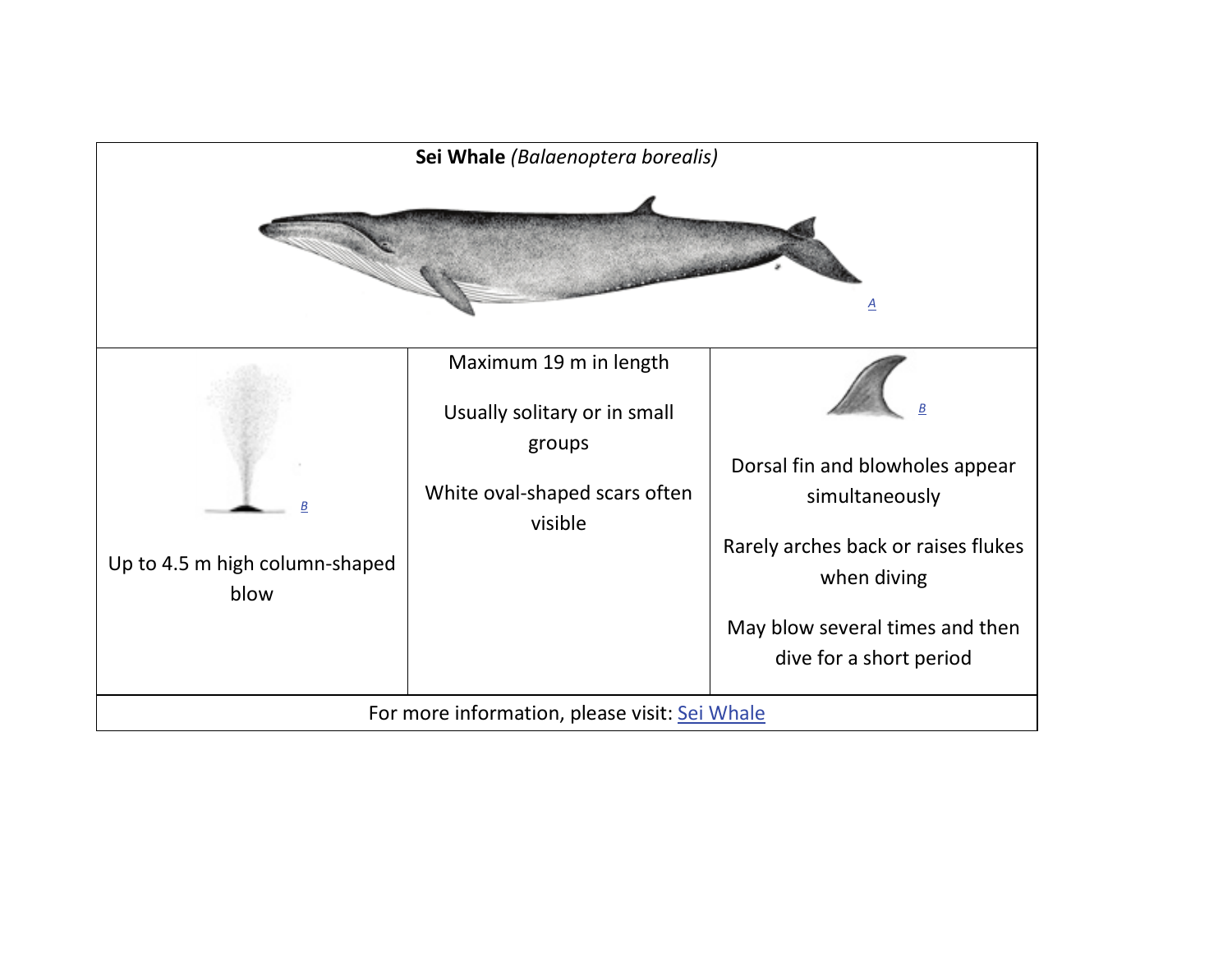<span id="page-4-0"></span>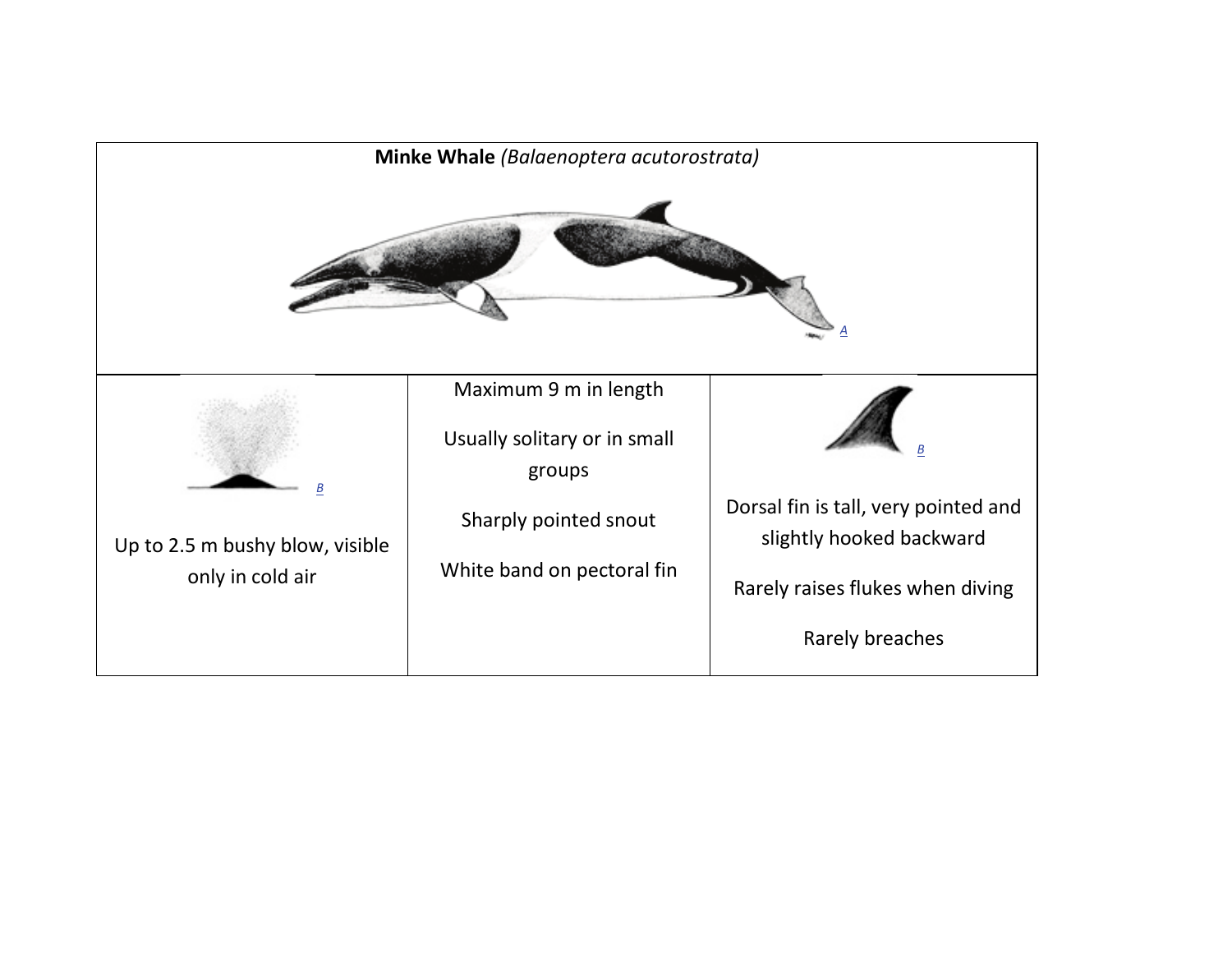<span id="page-5-0"></span>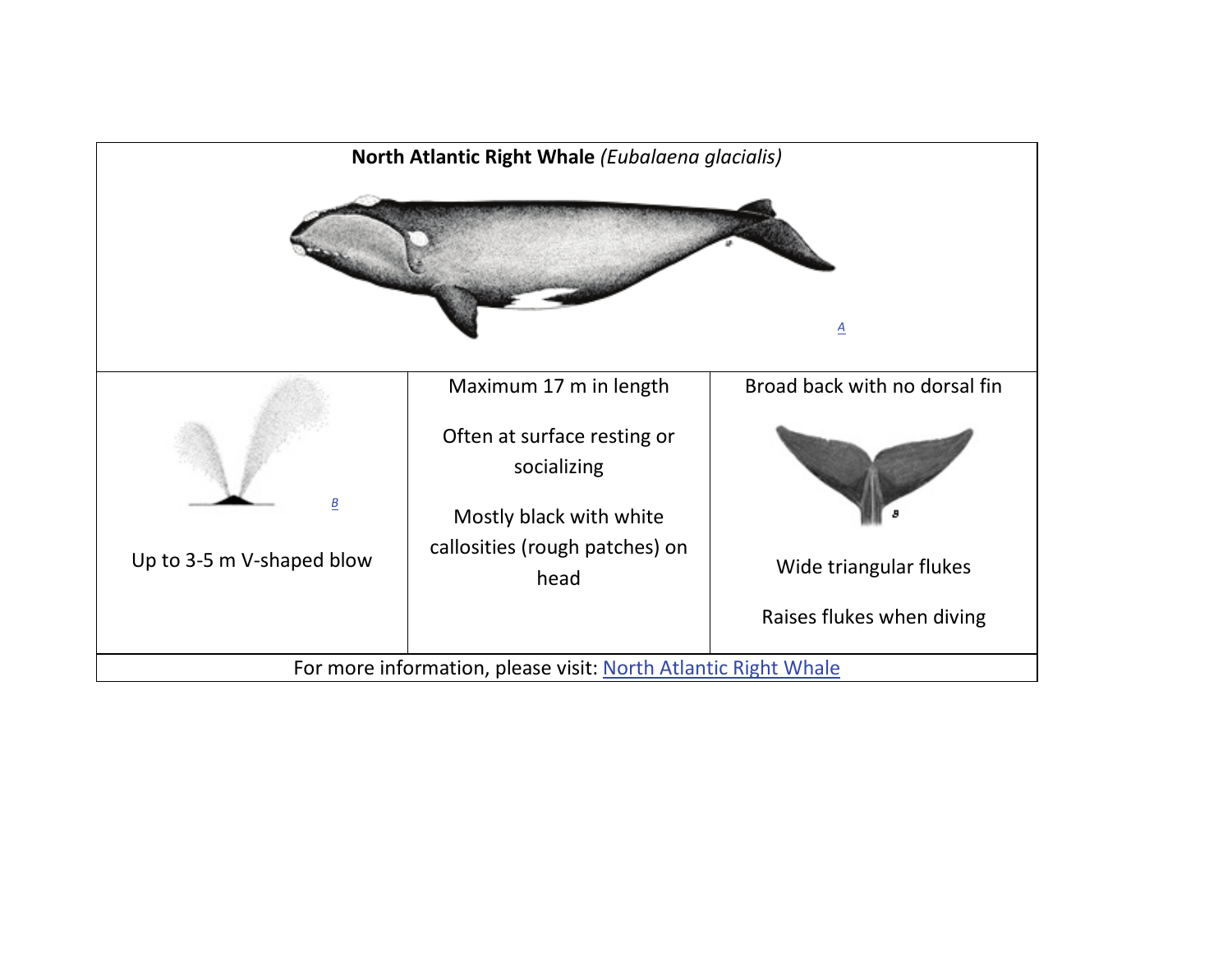<span id="page-6-0"></span>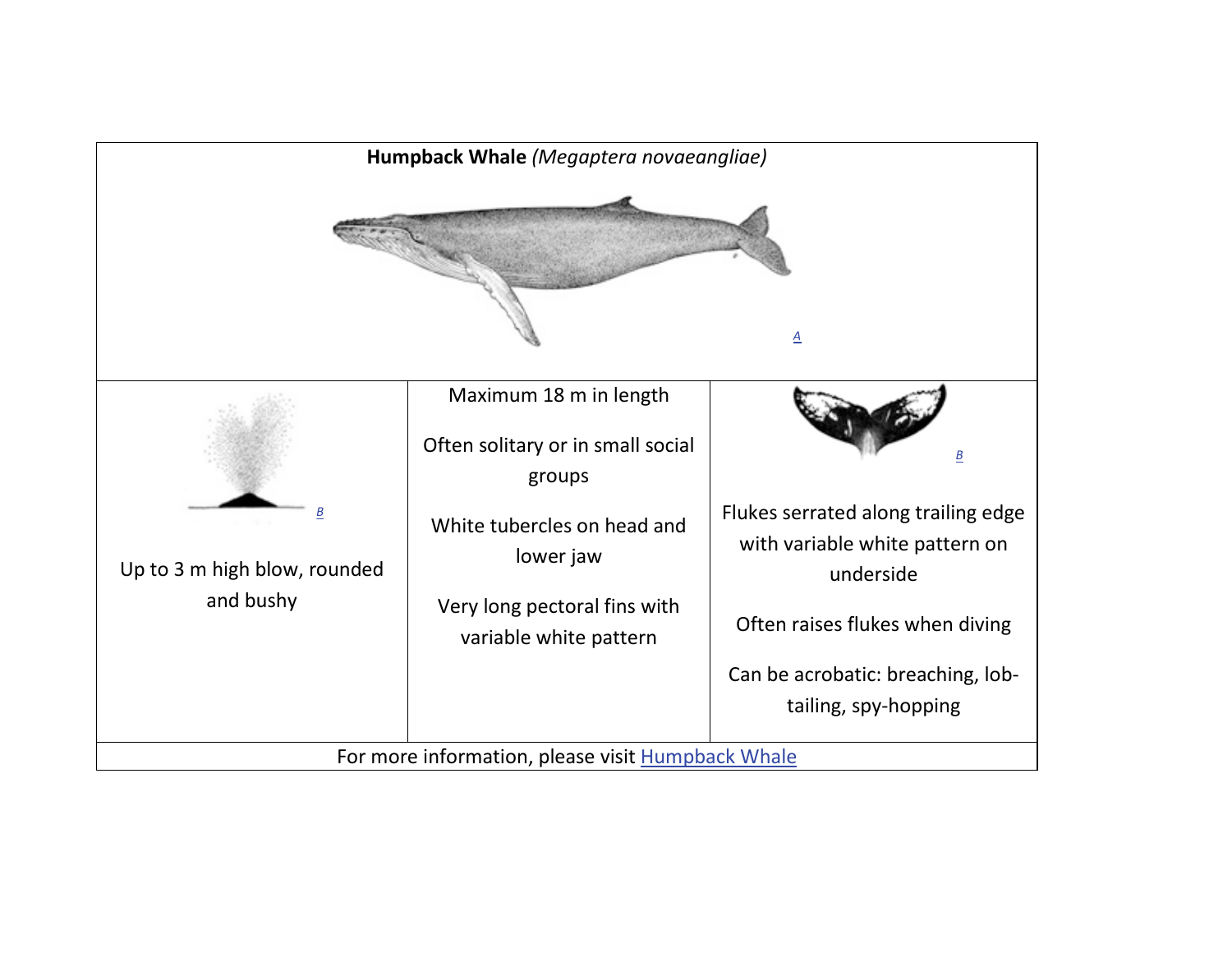<span id="page-7-0"></span>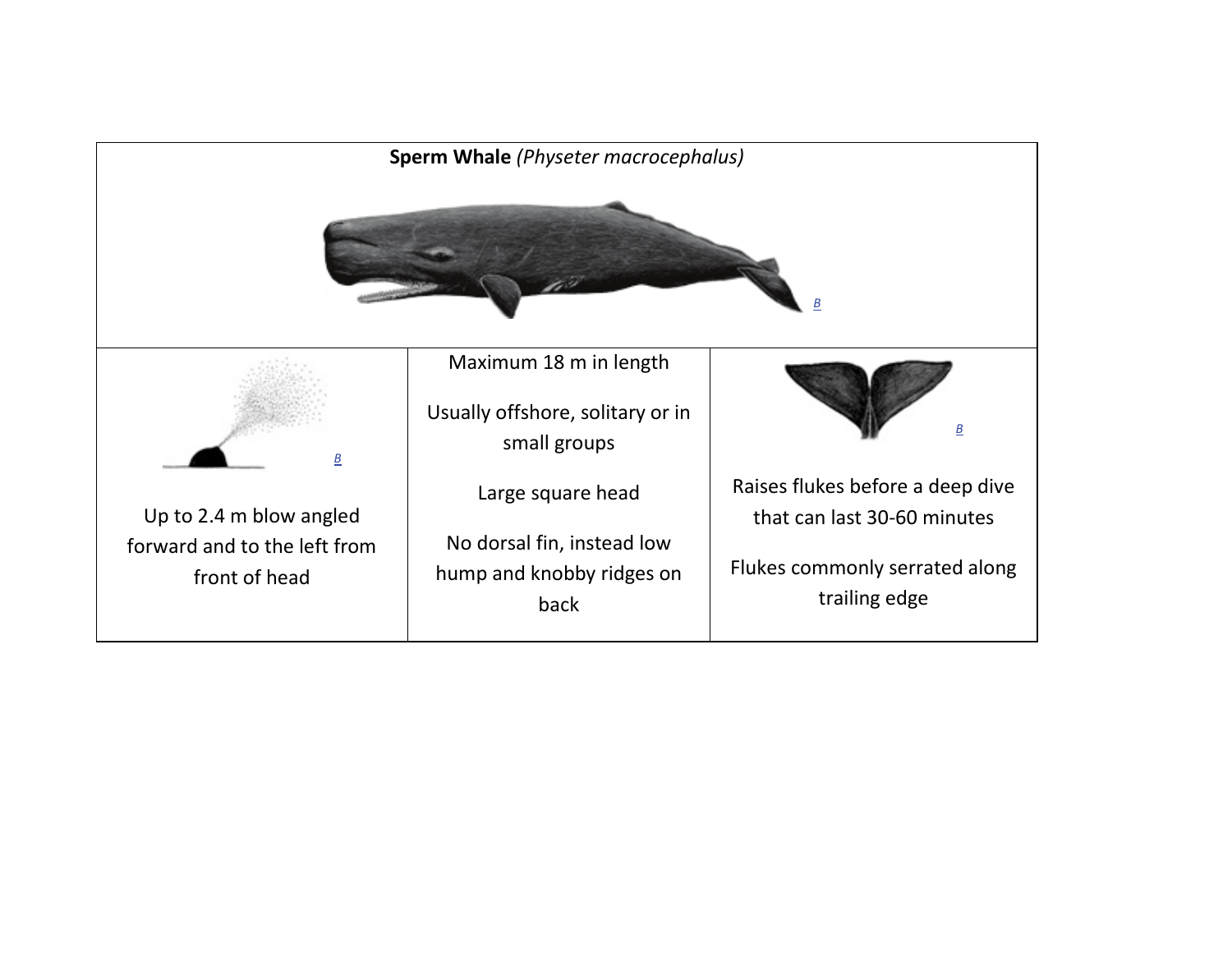<span id="page-8-0"></span>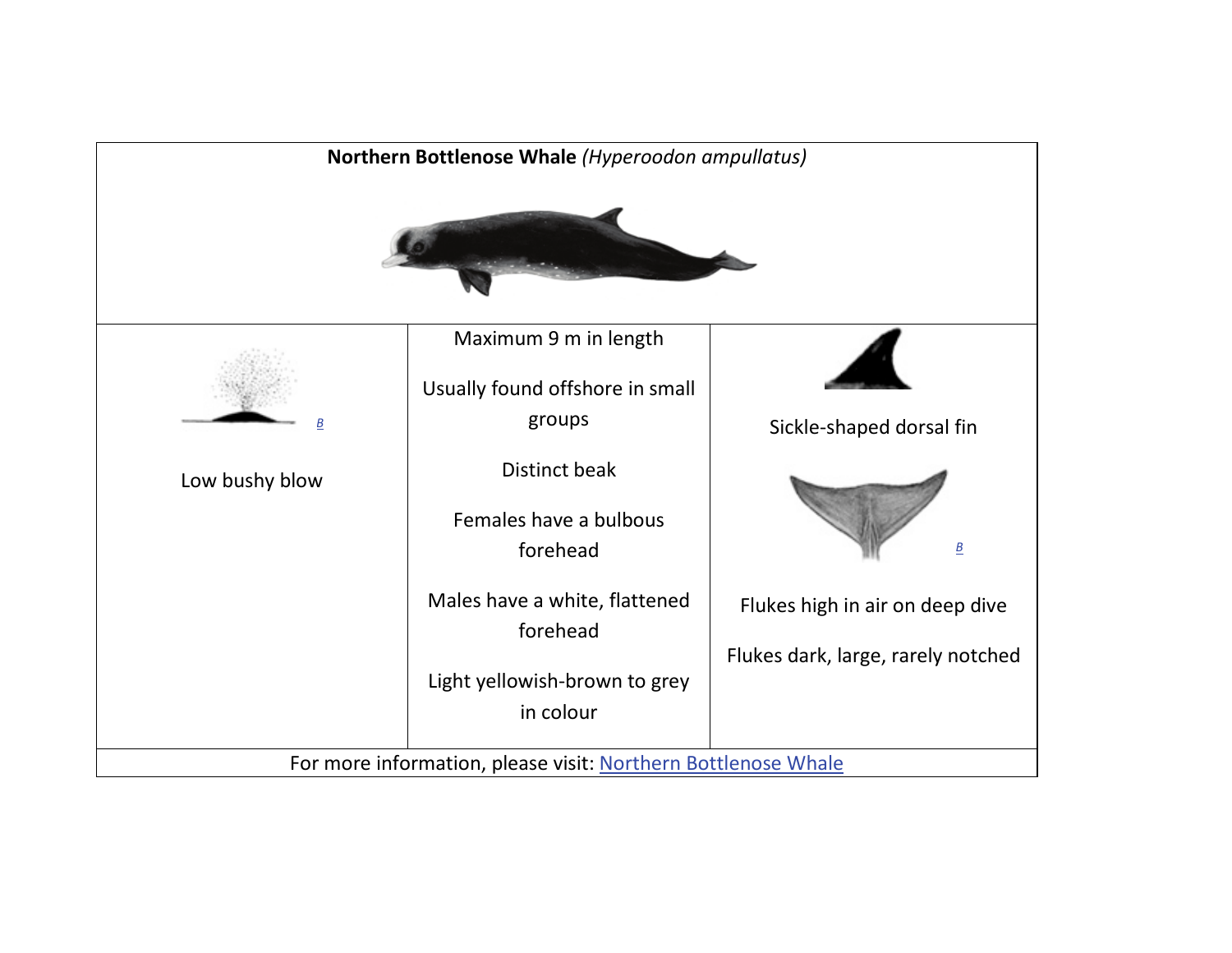<span id="page-9-0"></span>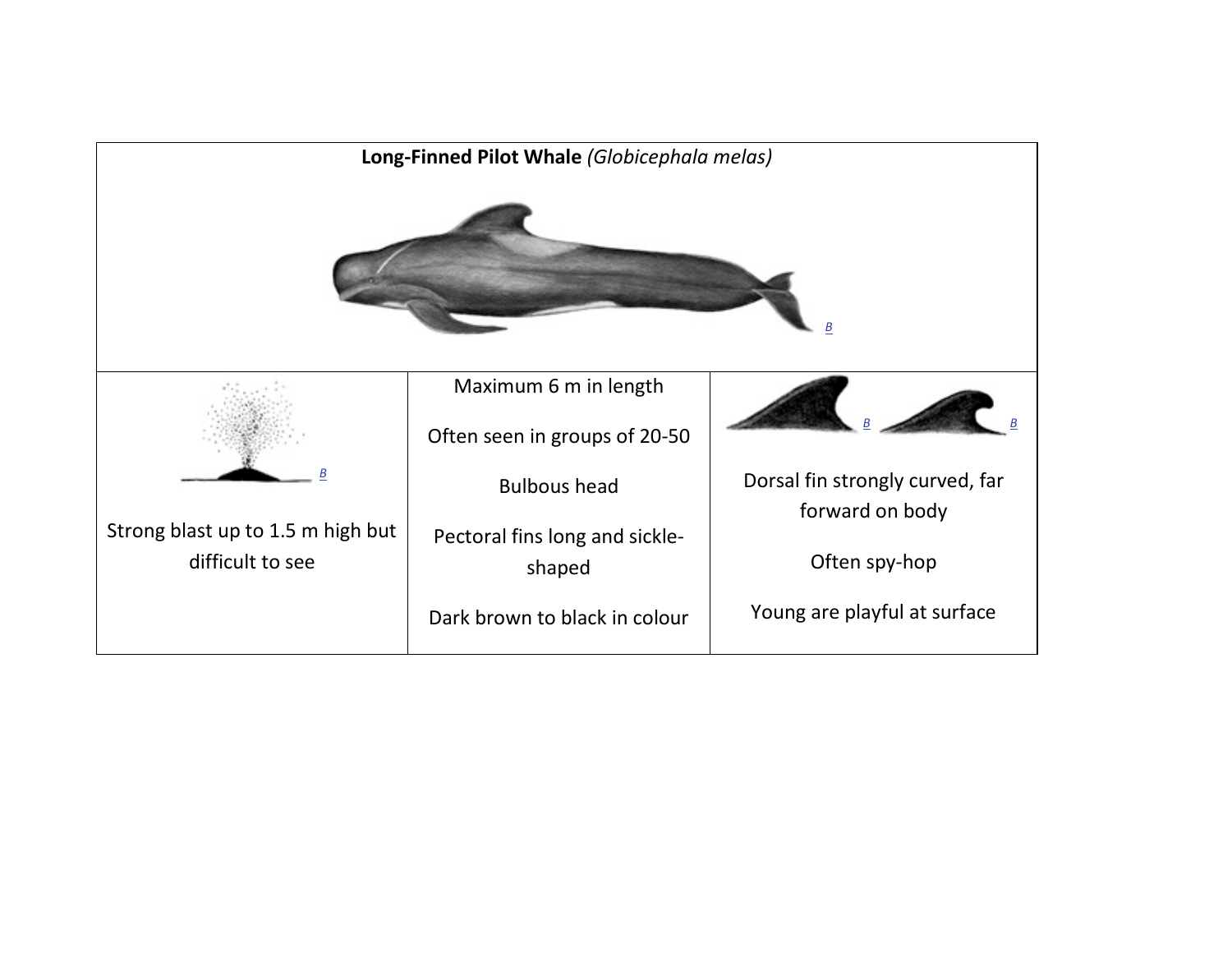<span id="page-10-0"></span>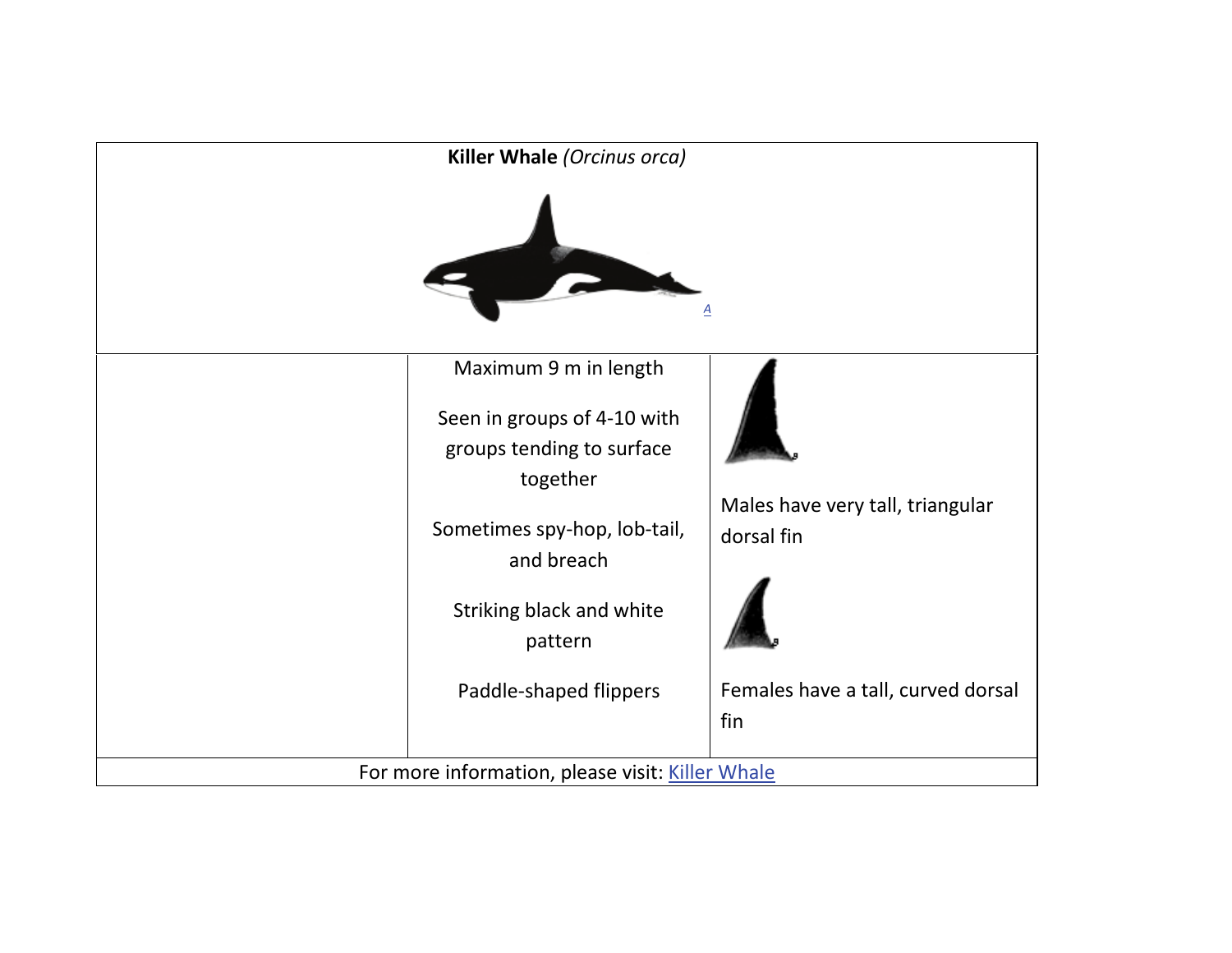<span id="page-11-0"></span>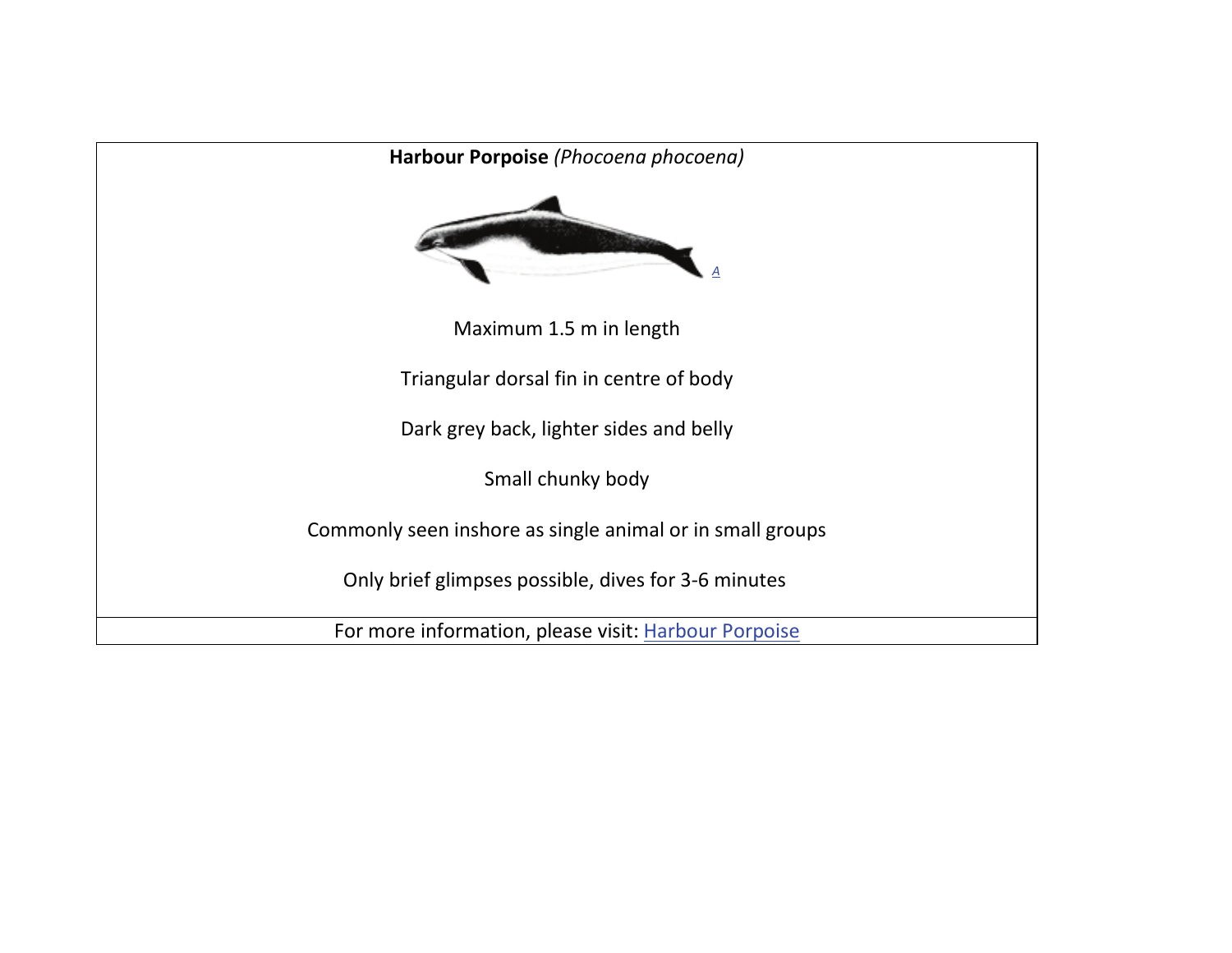<span id="page-12-0"></span>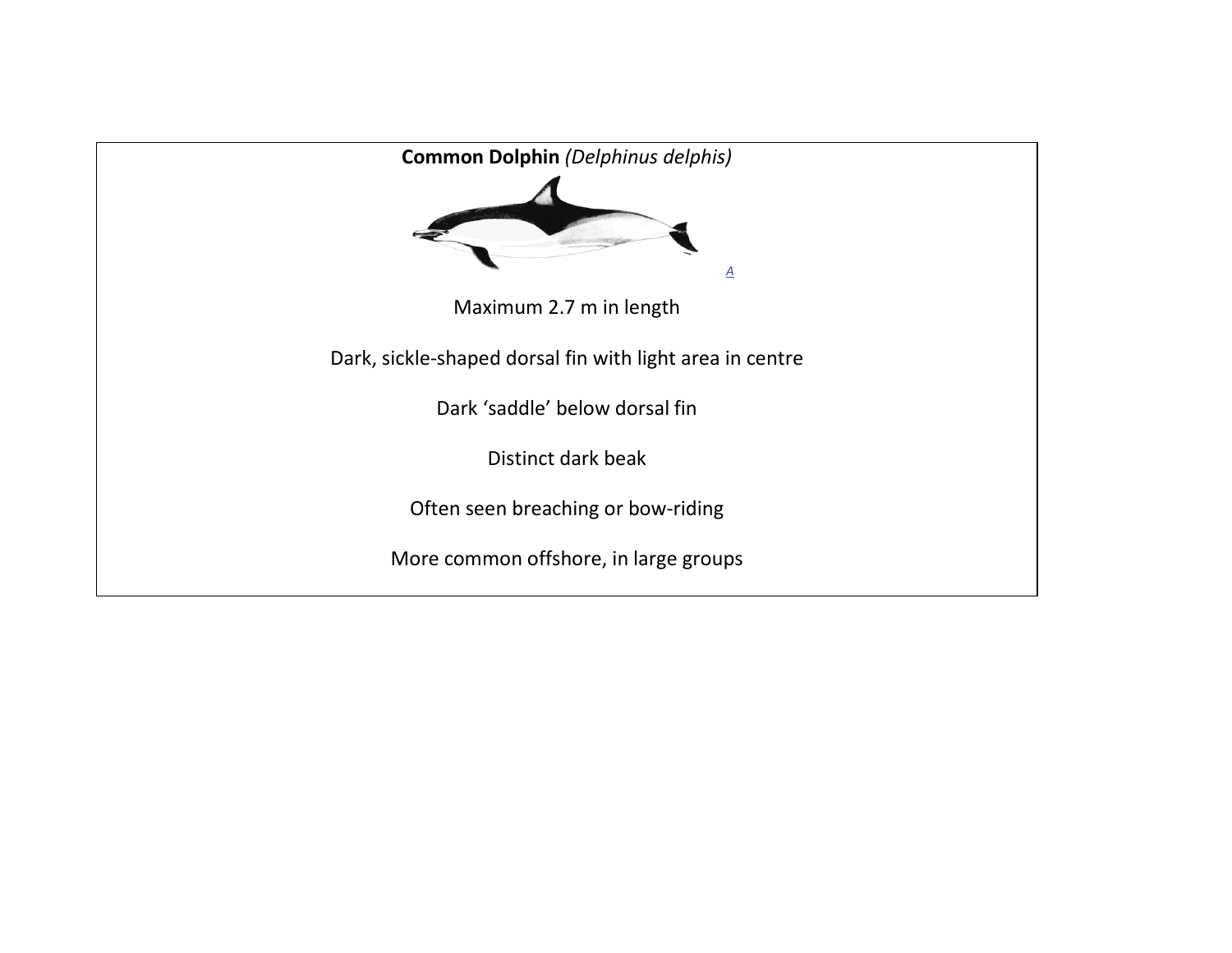<span id="page-13-0"></span>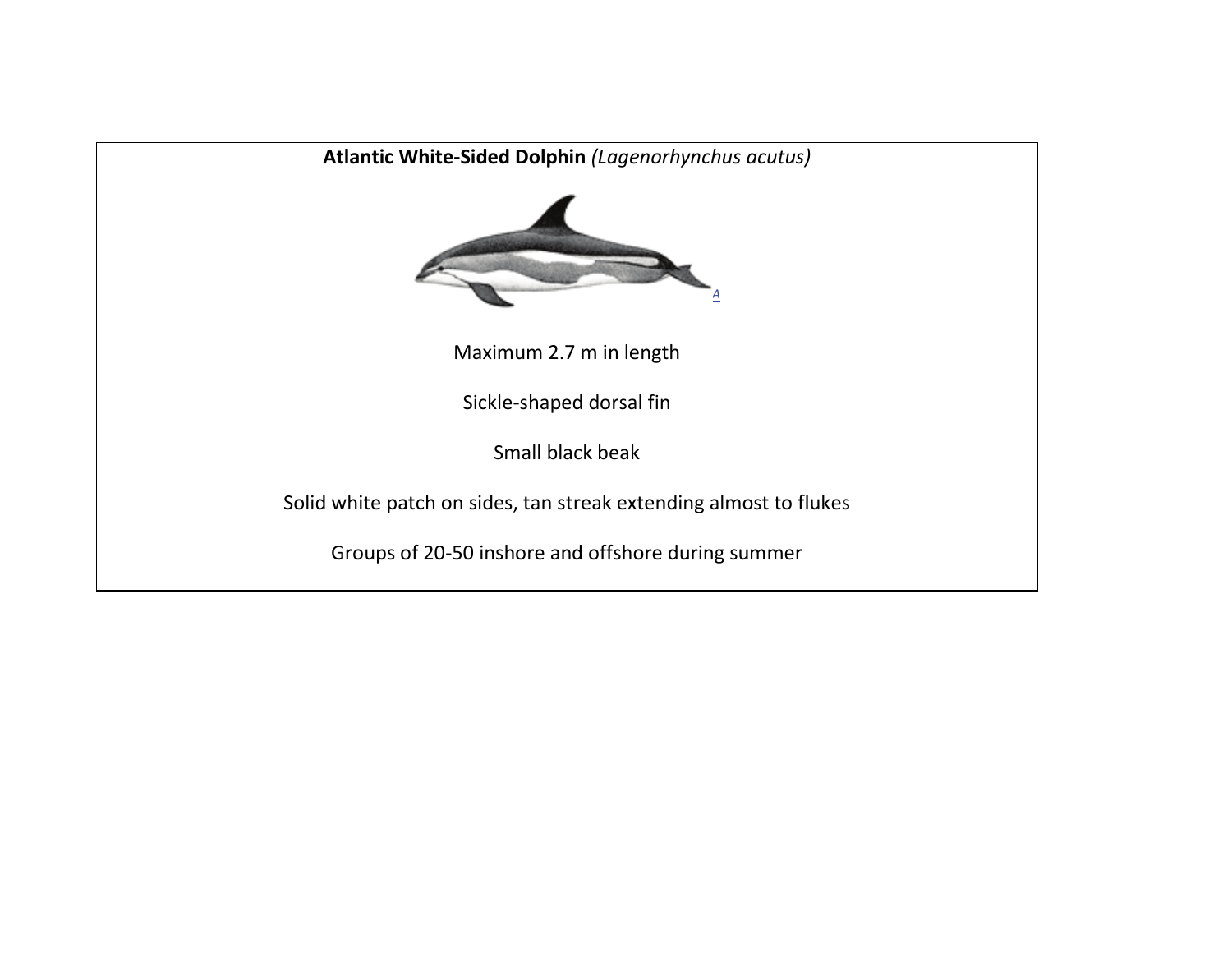<span id="page-14-0"></span>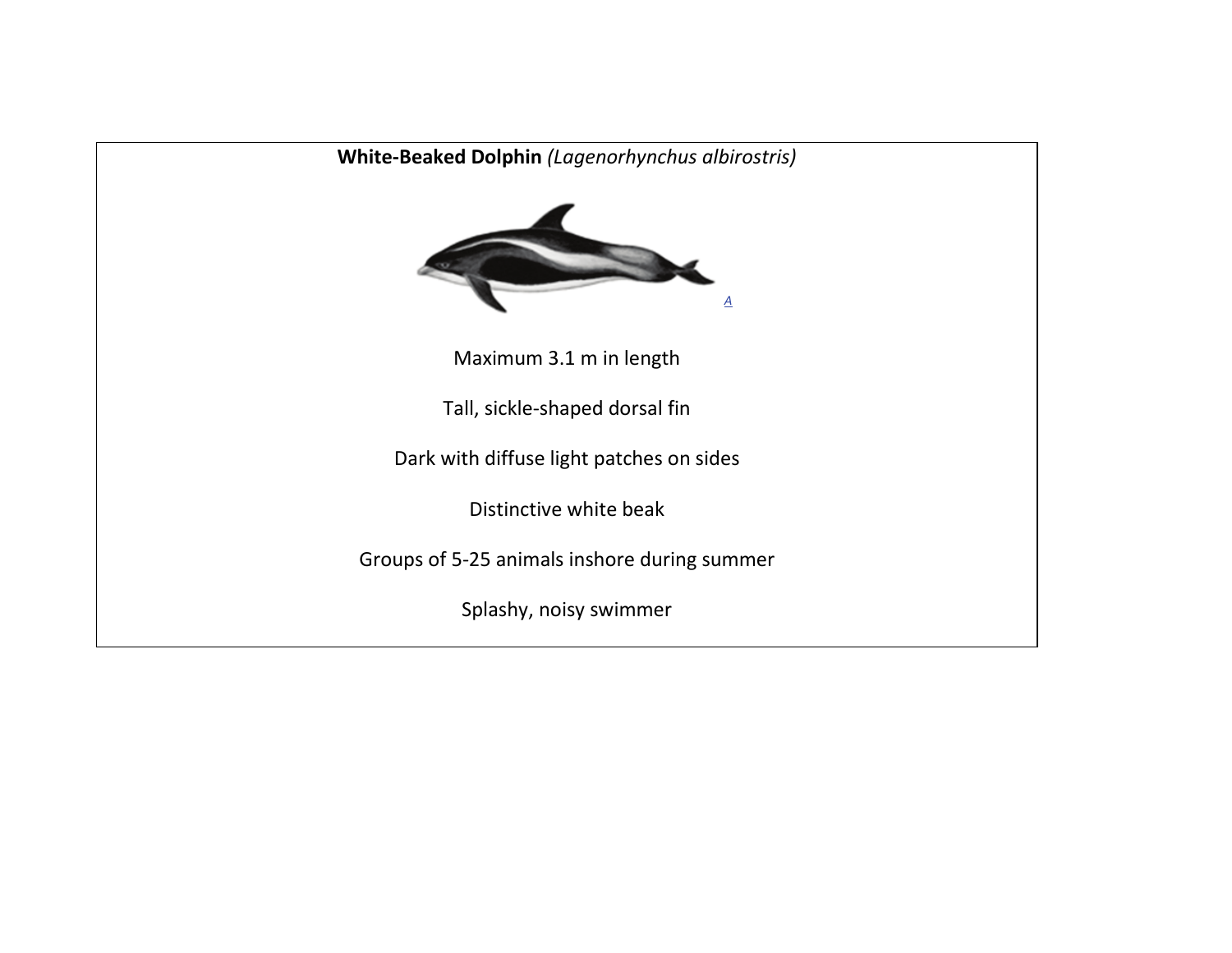#### **Other Large Species**

<span id="page-15-0"></span>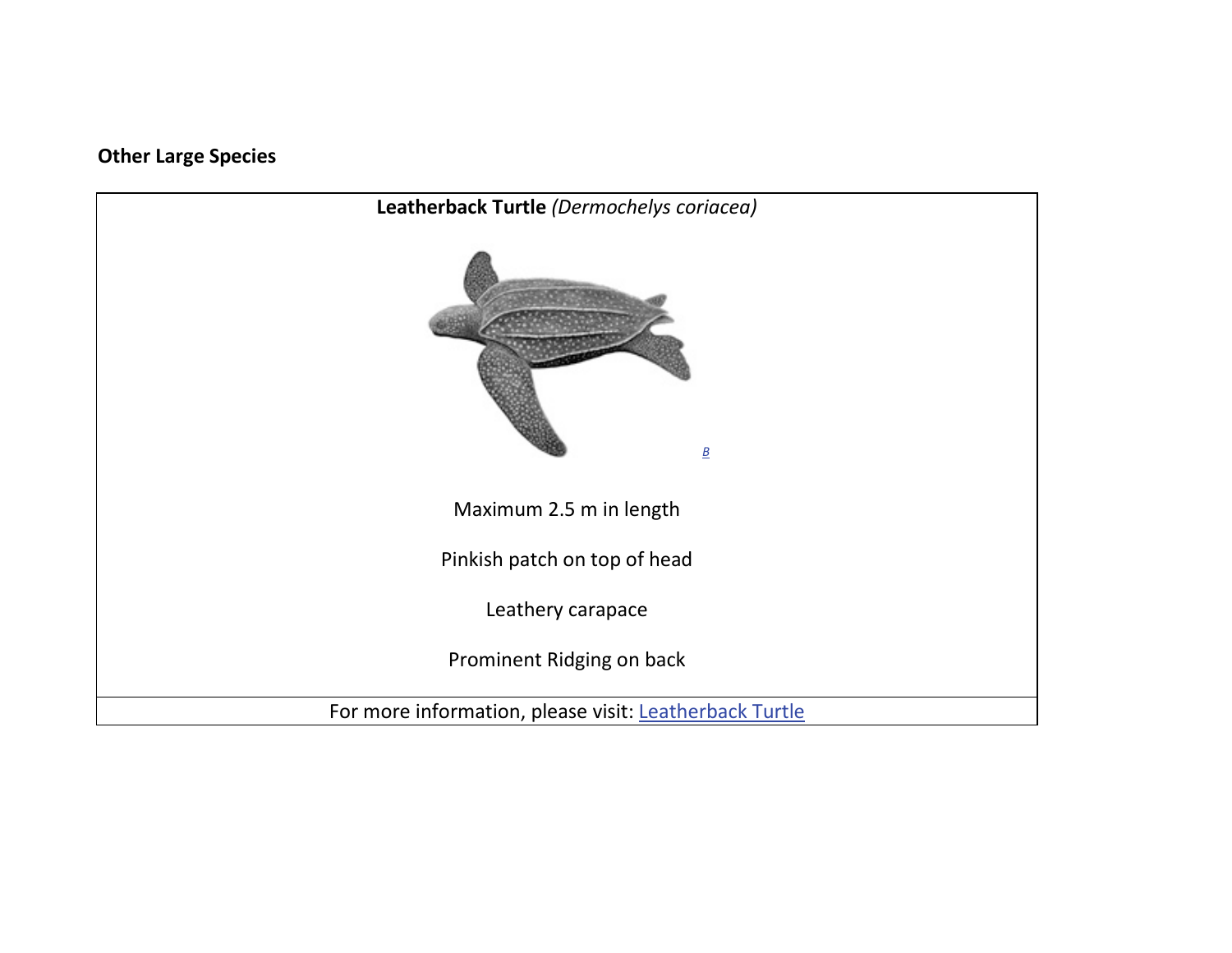<span id="page-16-0"></span>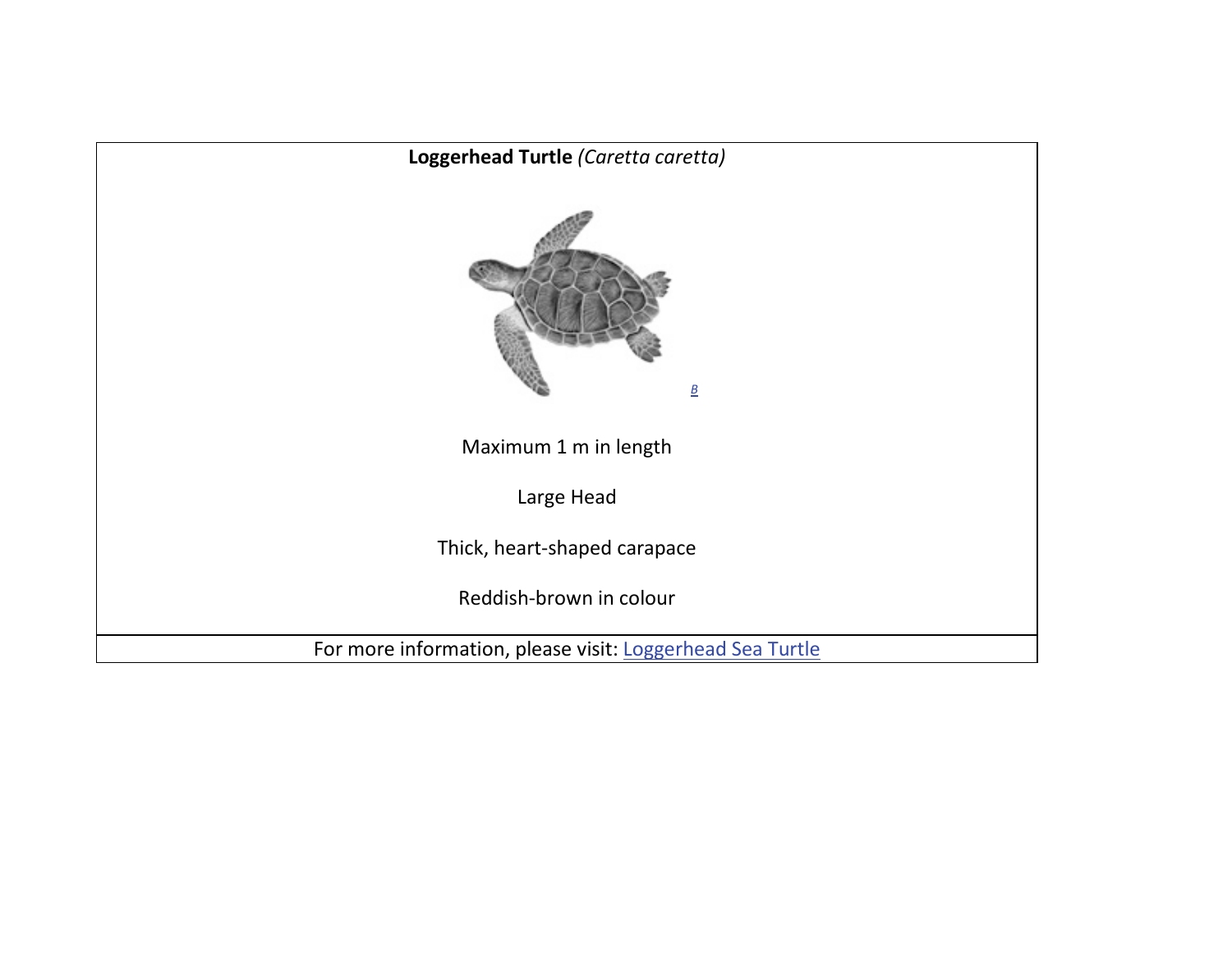<span id="page-17-0"></span>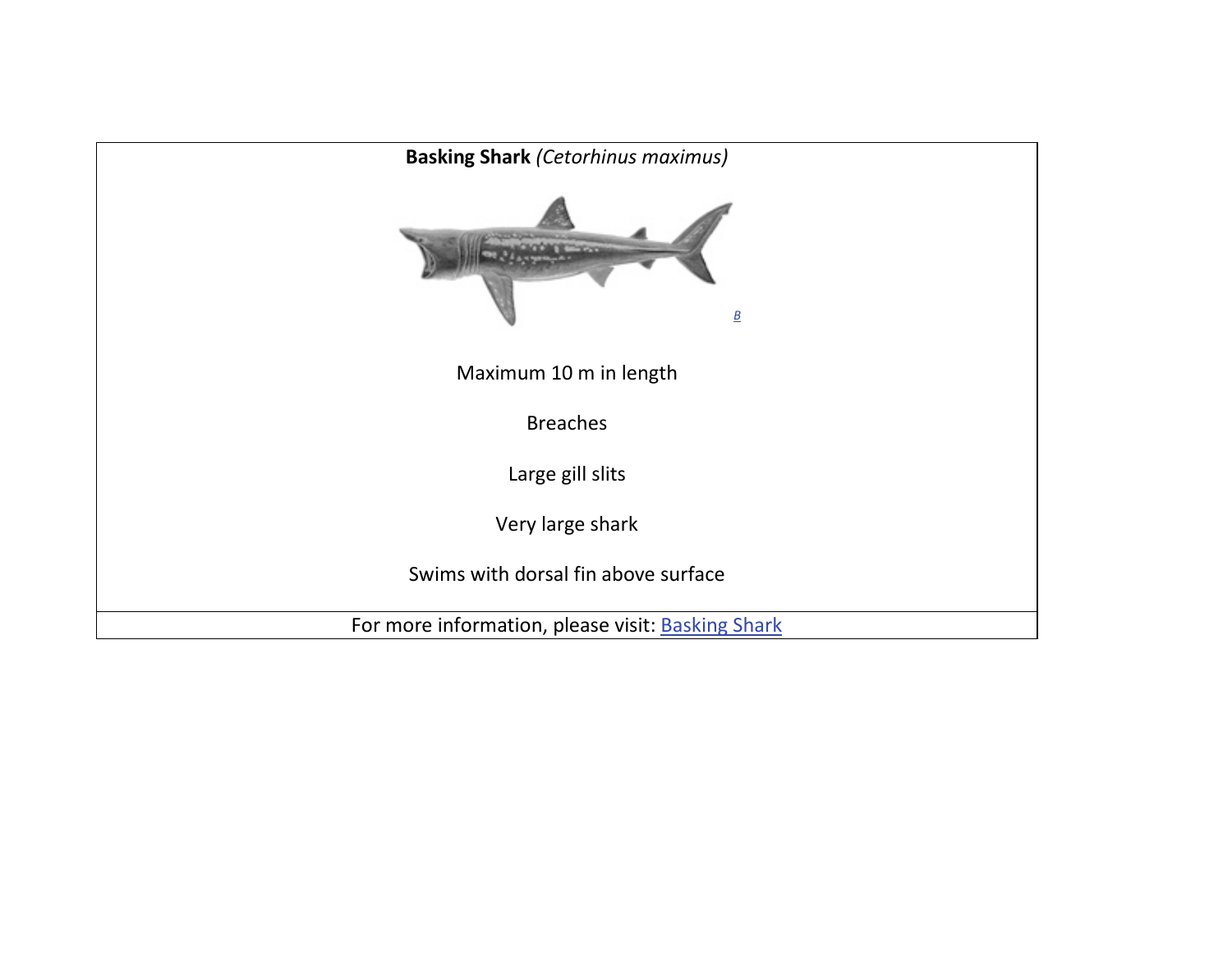<span id="page-18-0"></span>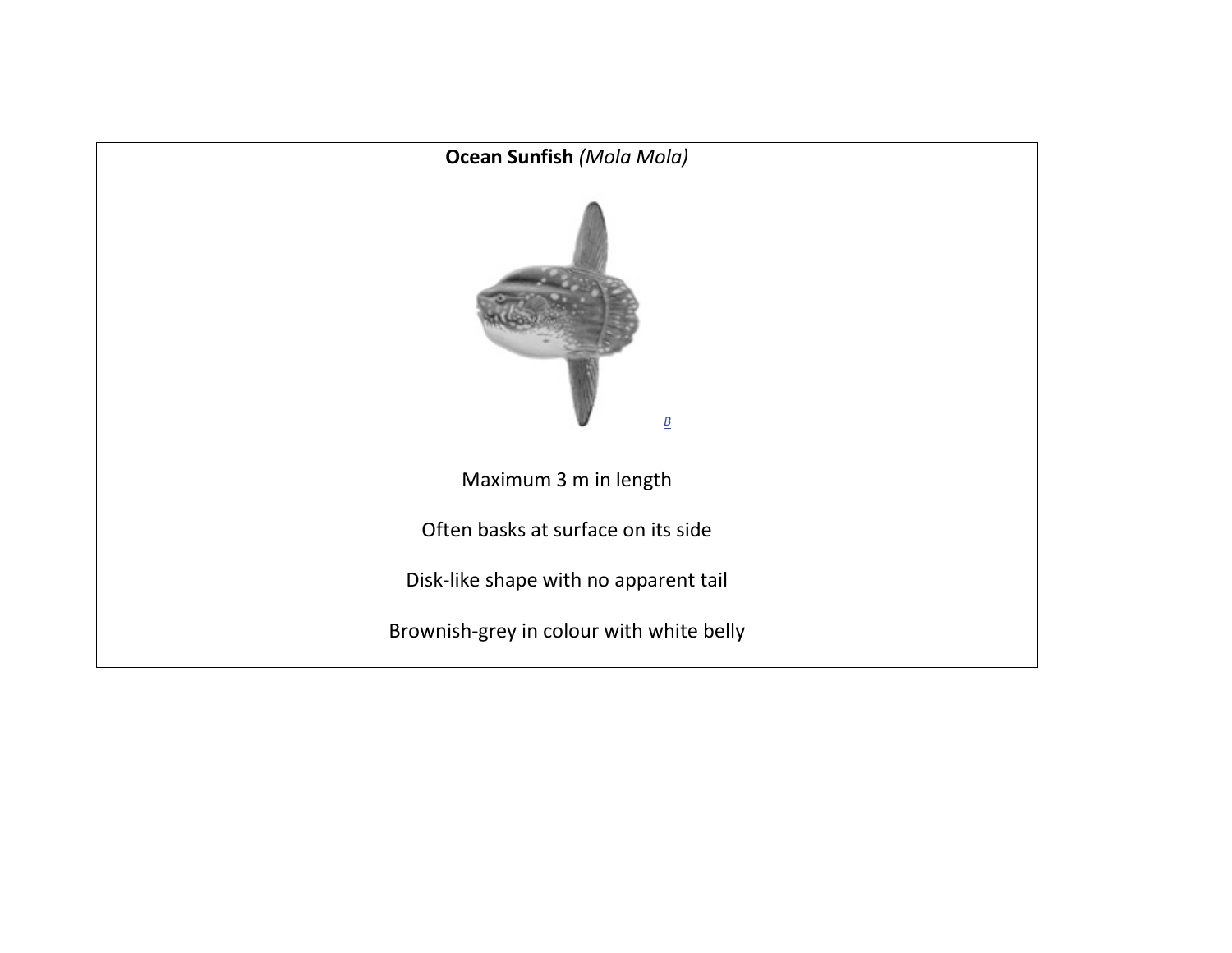**PLEASE REPORT SIGHTINGS INFORMATION: date, location coordinates, species and numbers, identification features and certainty, and photographs.**

**To report sightings of live and healthy animals:**

- Marine Mammals and Whales [XMARWhaleSightings@dfo-mpo.gc.ca](mailto:XMARWhaleSightings@dfo-mpo.gc.ca) 1-844-800-8568 Whale Alert mobile application[: http://www.whalealert.org/](http://www.whalealert.org/)
- Sea Turtles Canadian Sea Turtle Network [info@seaturtle.ca](mailto:info@seaturtle.ca) 1-888-729-4667

#### **To report sightings of entangled, injured and dead animals:**

• Marine Animal Response Society 1-866-567-6277 [marineanimalresponse@gmail.com](mailto:marineanimalresponse@gmail.com) VHF Channel 16